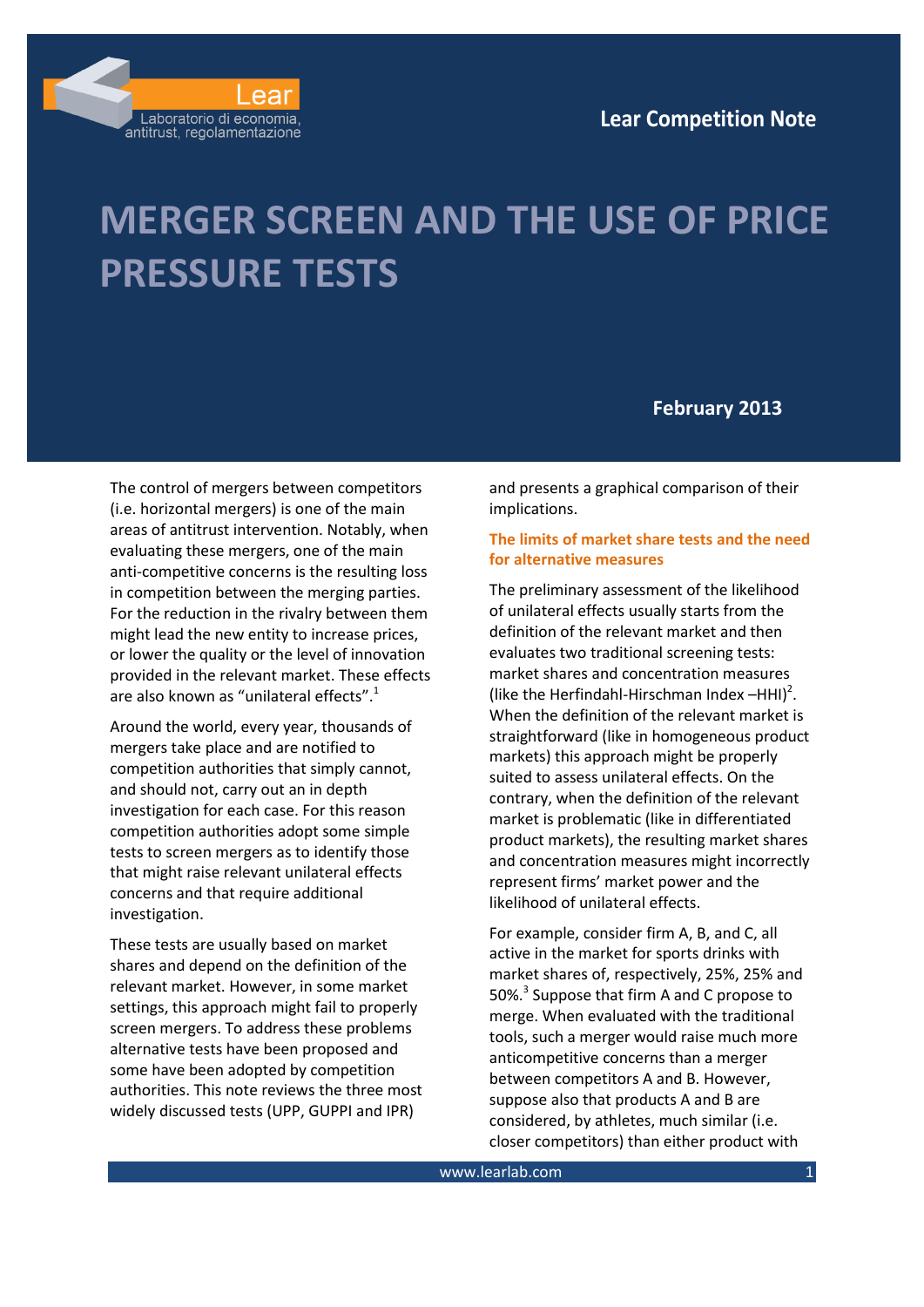product C. For instance seven out of ten athletes would switch to product B, if product A increased its price, while only three would switch to product C. This suggests that, contrary to the conclusions reached by looking at market shares, a merger between firms A and B might be more detrimental to consumer than a merger between firms A and C. This because if firms A and B merge, and the price of product A is increased, firm B would capture a high proportion of the sales that firm A might possibly lose, making the price increase more profitable.

Also, suppose that the relevant antitrust market might encompass both sports drinks and soft drinks, and there is no striking evidence in support of a narrow or a broad market definition. In this case, the assessment of any mergers between firms A, B and C would heavily depend on the market definition adopted.

For these reasons, when evaluating mergers in differentiated product industries, tests based on market shares should be used with extreme caution. Recently, to overcome the

limitation of the traditional tests there has been a lively debate about the adoption of different screens for the assessment of unilateral effects in differentiated product industries. These tests aim to evaluate directly merging firms' incentives to raise post merger prices and are based on measures of firms' closeness of competition and profitability, without resorting to market definition.<sup>4</sup>

The rationale of these alternative tests relies on the incentive for merged firms to raise post merger prices. [Figure 1](#page-1-0) presents a graphical intuition of these effects. Consider a market where two competitors, Firm 1 and Firm 2, propose to merge. Before the merger, if Firm 1 increases its price it will: 1) earn an extra profit margin on the retained (inframarginal) sales (green area A); 2) lose some sales and the relative profit margins (red area B). The price rise will be profitable only if the area A is greater than the area B. However, if before the merger Firm 1 is already maximizing its profits such a price rise will not be profitable. The same applies to Firm 2.

<span id="page-1-0"></span>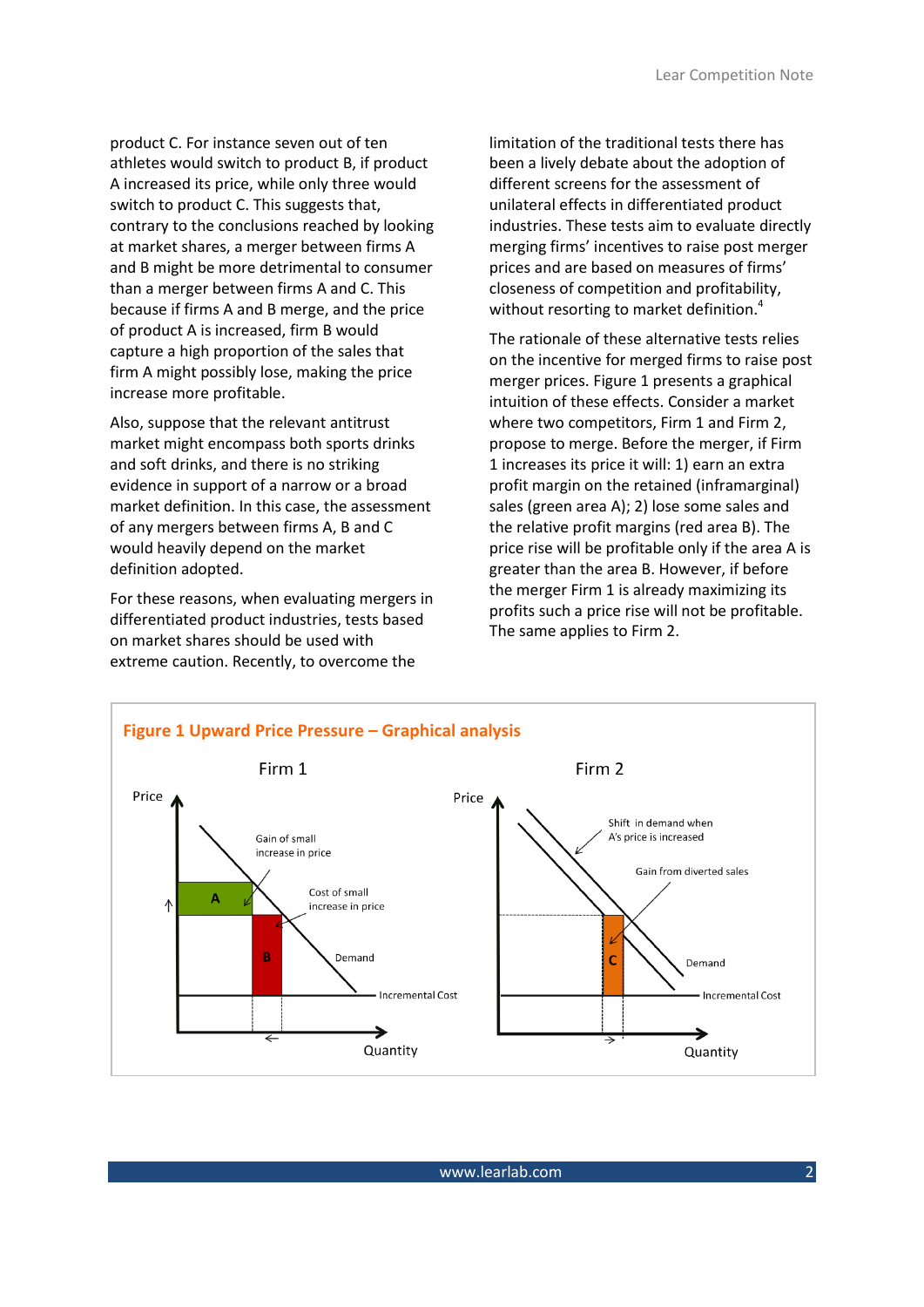After the merger the incentive to raise the price of Product 1 changes. Following a price increase in Product 1, some customers might switch to Product 2. The merged entity will then earn some gross profit margin from the increase in the sales of Product 2 (orange area C). Therefore, post merger, the price increase of Product 1 will be profitable if the sum of the areas A and C is higher than the area B. This condition is easier to satisfy than the single firm case. Hence, the merged entity will have an higher incentive to raise prices.<sup>5</sup> Indeed, absent any efficiency (cost reductions) any merger between two competitors might create a pressure to raise prices.

#### **Price Pressure Tests: UPP, GUPPI and IPR**

During the last years several price pressure tests, and variants of them, have been proposed. Among these we discuss the Upward Pricing Pressure (UPP), the Gross Upward Pricing Pressure Index and the Illustrative Price Rise (IPR).

These tests are based on information on margins (hence price and cost) and on a measure of the closeness of competition between the merging firms. Tests that, beyond assessing the upward pricing pressure, also aim to predict the magnitude of the price rise, like IPR, require information/assumption on the shape of demand.

The approach of these tests is static and focuses only on demand side factors and on the two merging firms. Indeed, they do not consider the closeness of competition between the merging firms and the other competitors, the potential short term and long term supply-side responses, such as the entrance of new competitors, product repositioning, learning by doing, network effects and merger specific efficiencies (notably only UPP include an efficiency credit). Nevertheless, these simple and straightforward price pressure tests might provide a reliable quantitative *prima facie*  evidence on the main incentive to raise prices. The results of these tests might then be mitigated, either during a screening phase or during an in depth analysis, by considering all

the other factors that might exert a downward pricing pressure.

## **UPP**

The UPP test, proposed by Farrell and Shapiro (2010),<sup>6</sup> balances two main price effects resulting from a merger. The first is the pressure to increase prices following the loss of competition between the merged firms. The second is the pressure to lower prices as merger efficiencies reduce incremental cost. The difference between these two effects represents the net upward pricing pressure following the merger.

Considering a merger between Firms 1 and Firm 2 (selling respectively Product 1 and Product 2) the formula of the UPP test is given by the following expression:

$$
UPP_1 = D_{12}(P_2 - C_2) - E_1 C_1
$$

where  $D_{12}$  is the (pre-merger) diversion ratio<sup>7</sup> from Product 1 to Product 2,  $P_2$  is the price of Product 2,  $C_2$  is the corresponding incremental cost,  $E_1$  is the percentage reduction in incremental cost that is due to the merger specific efficiency<sup>8</sup>, and  $C_1$  is the incremental cost of Product 1.9

The upward pricing pressure is then captured by the term  $D_{12}(P_2 - C_2)$ , that represents the revenue coming from the internalization of part of the lost sales of Product 1. The downward pricing pressure is captured by the term  $E_1C_1$  that represents the reduction in Product 1's incremental cost due to the merger specific efficiencies. When  $UPP<sub>1</sub> > 0$ , the merged entity has the incentive to raise the price of Product 1 after the merger. The same analysis should be performed for Product 2 and, possibly, for all the other product pairs (if the two firms sell more than two products). If the UPP measures are positive the merger should be subject to an indepth analysis.

In the case of symmetry between firms (similar diversion ratios, prices and costs) the above UPP measure becomes

$$
\frac{dm}{1-m} > e
$$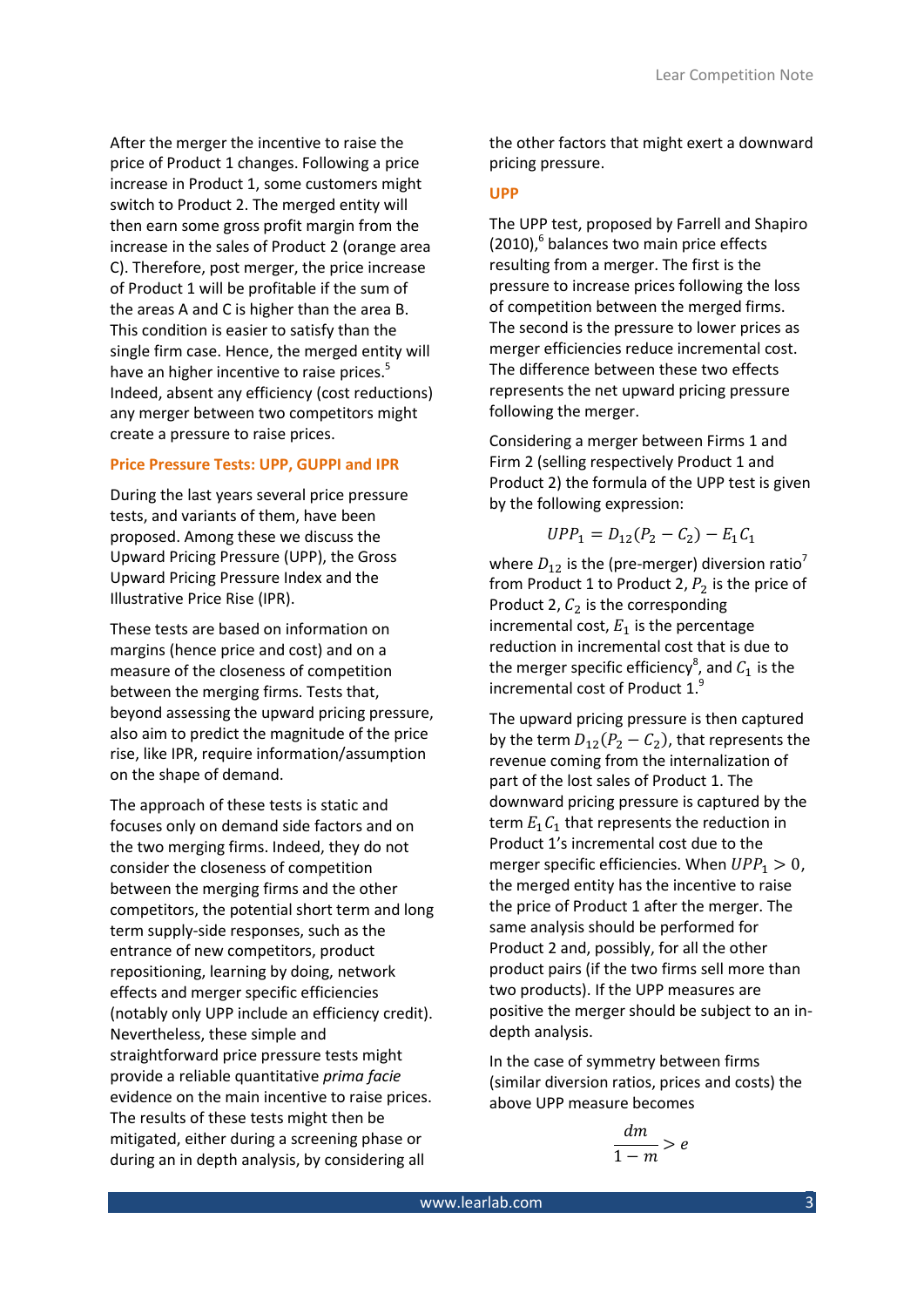where  $m$  is the pre-merger gross profit margin  $(\frac{r-c}{p})$ , d is the diversion ratio and e the efficiency gain.

It is important to note that the UPP test does not aim to estimate the magnitude of the price increase as it is only informative on the likelihood of a post merger price rise. Also, the simple UPP, when assessing the pressure to increase the price of Product 1, does not account for the effect of the merger specific efficiencies on the margin of Firm 2. Indeed, if the incremental cost of Product 2 are credited with the same efficiencies credited to Product 1, the margin of Product 2 and consequently the pressure to increase Product 1 prices will increase. The UPP measure that accounts for this "feedback" effect is shown below and it implies that, *ceteris paribus,* accounting for this interdependence will identify a higher pressure to increase price.<sup>10</sup>

$$
\frac{dm}{1-d}\frac{1}{1-m} > e
$$

#### **GUPPI**

The Gross Upward Pricing Pressure Index was proposed by Salop and Moresi (2009) and Moresi (2010). $^{11}$  Remarkably this measure features in the US Horizontal Merger Guidelines (2010). $^{12}$  The GUPPI estimates the incentive of the merged firm to raise prices and can be interpreted as the value of sales diverted to Product 2  $\Delta Q_2(P_2 - C_2)$ , as a fraction of the lost revenues on Product 1  $\Delta Q_1 P_1$ . The higher this fraction the higher is the incentive to raise price.

Its basic formula is given by the following expression

$$
GUPPI_1 = \frac{D_{12}(P_2 - C_2)}{P_1}
$$

where  $D_{12}$  is the diversion ratio from Product 1 to Product 2 (that is equal to  $\frac{\Delta Q_2}{\Delta Q_1}$ ),  $P_2$  is the price of Product 2,  $C_2$  the incremental cost, and  $P_1$  the price of Product 1. In the symmetric case the GUPPI measure becomes

# $GUPPI = dm$

where  $d$  is the diversion ratio and  $m$  the gross profit margin  $(\frac{r-c}{p})$ .

Notably GUPPI, like the UPP, does not need any assumption on the shape of the demand function. Moreover, GUPPI does not account for the price increase of the product of the other merging firm. $^{13}$  However, differently from the UPP formula GUPPI does not consider merger specific efficiencies, hence any merger between firms selling substitute products would result in a GUPPI greater than zero. For this reason the GUPPI has to be interpreted against some thresholds (usually 5% or 10%).

The GUPPI test can also be "modified" to predict possible price rise after the merger if we know (or assume) how the prices of the merging firms change in response to a cost change (i.e. the pass-through rate). In this case, the percentage price rise is equivalent to the product between the GUPPI and the pass through rate  $(R)$ 

$$
\frac{\Delta P}{P} = (GUPPI)R
$$

Accordingly, for example, if we choose a threshold price rise (e.g.  $\frac{\Delta F}{P} = 5\%$ ) and we assume linear demand (i.e.  $R = 0.5$ ) a merger should be analyzed more closely if

$$
GUPPI = dm \ge 10\%
$$

#### **IPR**

Another popular variant of the price pressure tests is the Illustrative Price Rise (IPR). This test measure directly the magnitude of price increase that will arise from the merger. Notably IPR tests have been widely adopted by the two UK competition authorities (the Competition Commission and the Office for Fair Trading). Differently from GUPPI and UPP, the IPR test requires information, or assumptions, on the functional form of demand (hence the pass through rate). Assuming respectively a linear and an isoelastic (constant elasticity) demand the IPR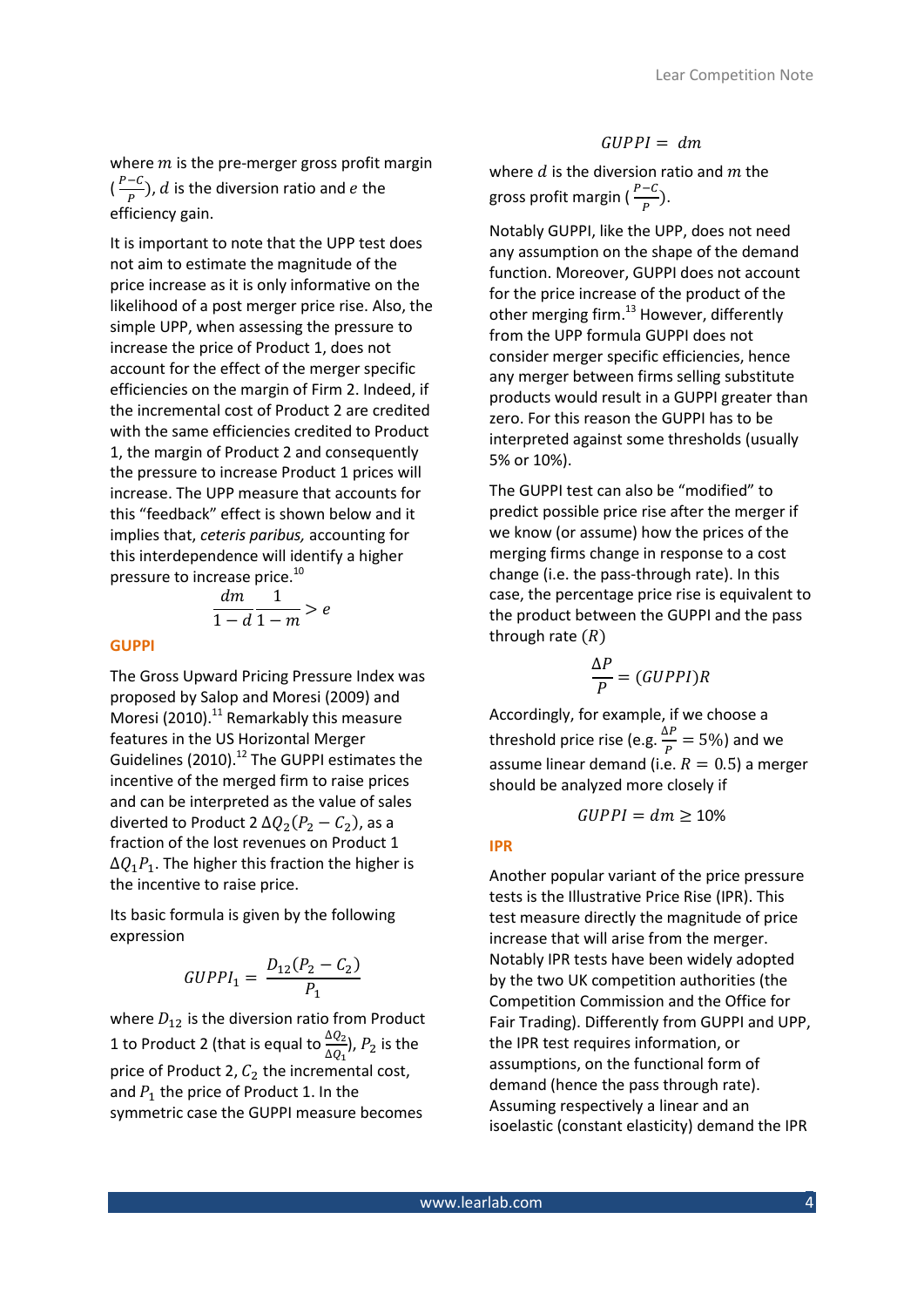formulae, for the symmetric case, are given by the following expressions $14$ 

$$
IPR_{linear} = \frac{\Delta P}{P} = \frac{md}{2(1-d)}
$$

$$
IPR_{isoelastic} = \frac{\Delta P}{P} = \frac{md}{(1-m-d)}
$$

where  $m$  is the pre-merger symmetric margin of Firms 1 and Firm 2 (i.e.  $\frac{r-c}{p}$ ) and d is the diversion ratio for the products of the merging firms.

Remarkably, the above basic symmetric IPR formulae, differently from the simple UPP and GUPPI, specifically account for the identical price increase in the product of the other merging firm. Given that IPR can be interpreted as the percentage price increase implied by the merger, it can be directly assessed against the price increase threshold of interest (for instance 5%). Accordingly, for example, if we choose a threshold price rise of 5% and we assume linear demand a merger should be analyzed more closely if

$$
IPR_{linear} = \frac{md}{2(1-d)} \ge 5\%.
$$

## **Diversion Ratio and Gross Profit Margin**

The practical application of UPP, GUPPI and IPR relies on two main objects: 1) a measure of the closeness of competition, between the merging firms (i.e. diversion ratio) and 2) a measure of profitability (i.e the percentage gross margin).

# **Diversion Ratio**

Diversion ratios measure the degree of substitutability between two products, in other words the percentage of unit sales lost by Firm 1 and captured by Firm 2, when Firm 1's prices increase.<sup>15</sup> The closer Products 1 and 2 are in the market, the higher the diversion ratio.

Diversion ratios can be estimated in different ways, with varying degrees of complexity and accuracy. An accurate approach could be to estimate them directly from the products' cross-price and the own-price elasticity.<sup>16</sup> However this method is extremely data

demanding as it requires detailed market data (on prices, quantities and on firms/products characteristics) that might not be readily available especially at a merger screening phase. Also if this data were available more sophisticated analysis could be performed.

A less demanding approach could be to estimate diversion ratios using data collected by firms in the course of their business. Indeed firms sometimes collect data to study the source/directions of their win and lost businesses and this information might be used to estimate closeness of competition.

Another method is to design and implement ad-hoc consumer surveys that aim to study consumer switching preferences and intentions. For instance such surveys might ask questions like: "Which product would you buy if *Product X* were not available?" or "Would you switch to another product in response to a 5% price increase in *Product X*? If so, which ones?". Survey might be an effective way to collect data but should be carefully designed as to minimize the risk of biases between what consumers state and what they might actually do.

An alternative way to estimate diversion ratio is to study customers responses to particular past events like cost/price shocks specific to one firms (i.e. natural experiments). The analysis of past behaviour and consumers' reaction might indeed provide useful insights. Nevertheless, firm specific events of this kind might not be frequent.

<span id="page-4-0"></span>Finally, diversion ratios could also be computed through market shares. For instance if we consider a differentiated product market in which all products are equally "distant"<sup>17</sup> and where diversion ratios are related to market share, the lost sale of one product are likely to be diverted to the other products in the market following market shares.<sup>18</sup> However, despite its simplicity, this approach is in contrast with the nature of the price pressure tests as it relies on the relevant market definition (to estimate market shares). Moreover, this approach might overestimate diversion ratios in case consumers, following a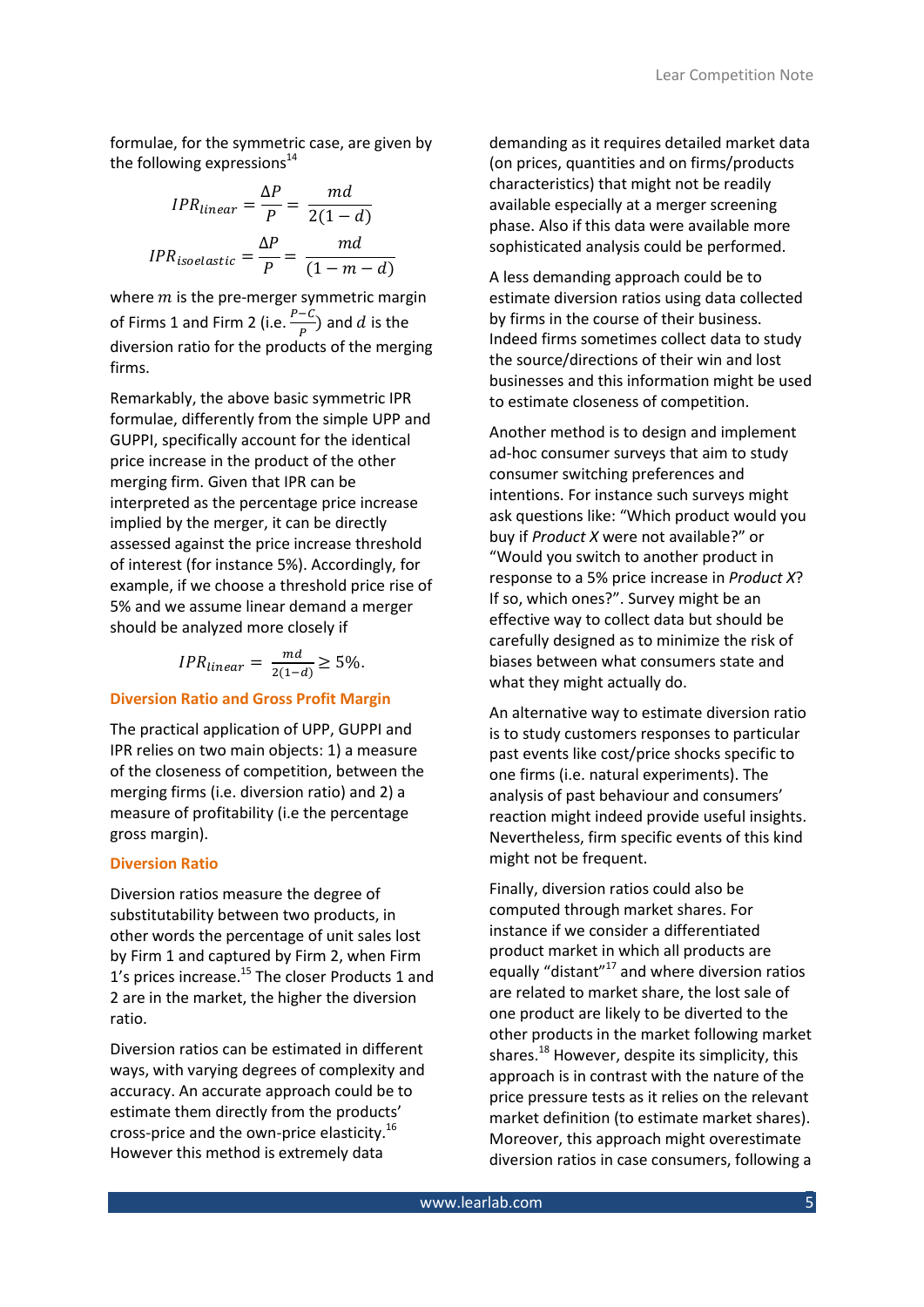price increase in one product, would decide not to purchase any substitute products.<sup>19</sup> For these reasons the direct estimation approaches seen above should be preferred.

# **Gross Profit Margin**

Gross profit margins<sup>20</sup> are informative on two different dimensions, on the one hand they measure the gross profit made (lost) on additional unit of sales win (lost); on the other hand they indicate consumer's price sensitiveness as firms with high market power have higher margins.

The percentage gross profit margin is defined as

$$
M=\frac{P-C}{P}
$$

Where  $C$  and  $P$  are the incremental cost and the price of the product of interest. The accuracy of the measure of margins depends on the estimation of  $C$ , usually done through accountancy data. It is indeed important to estimate incremental cost appropriately as to reflect the true economic cost. The costs included in  $C$  would usually be variable but might also include some capital cost, if for

example a firm is facing capacity constraint. To this extent it is crucial to consider the appropriate time frame and scale of volumes within which estimating incremental cost.

# **Comparison of Price Pressure Tests**

The price pressure tests discussed above provide *prima facie* evidence of the likelihood of unilateral effects in mergers in differentiated products markets. To study their implications as merger screen it is useful to inspect them graphically. For instance [Figure 2](#page-5-0) considers the UPP tests and plots the combinations of diversion ratios and gross profit margins for which the UPP test is equal to the threshold of 10%. In other words the depicted line represents the combinations of dand  $m$  that satisfy

$$
\frac{dm}{1-m} = 10\%
$$

where 10% represents the efficiency credit.

<span id="page-5-0"></span>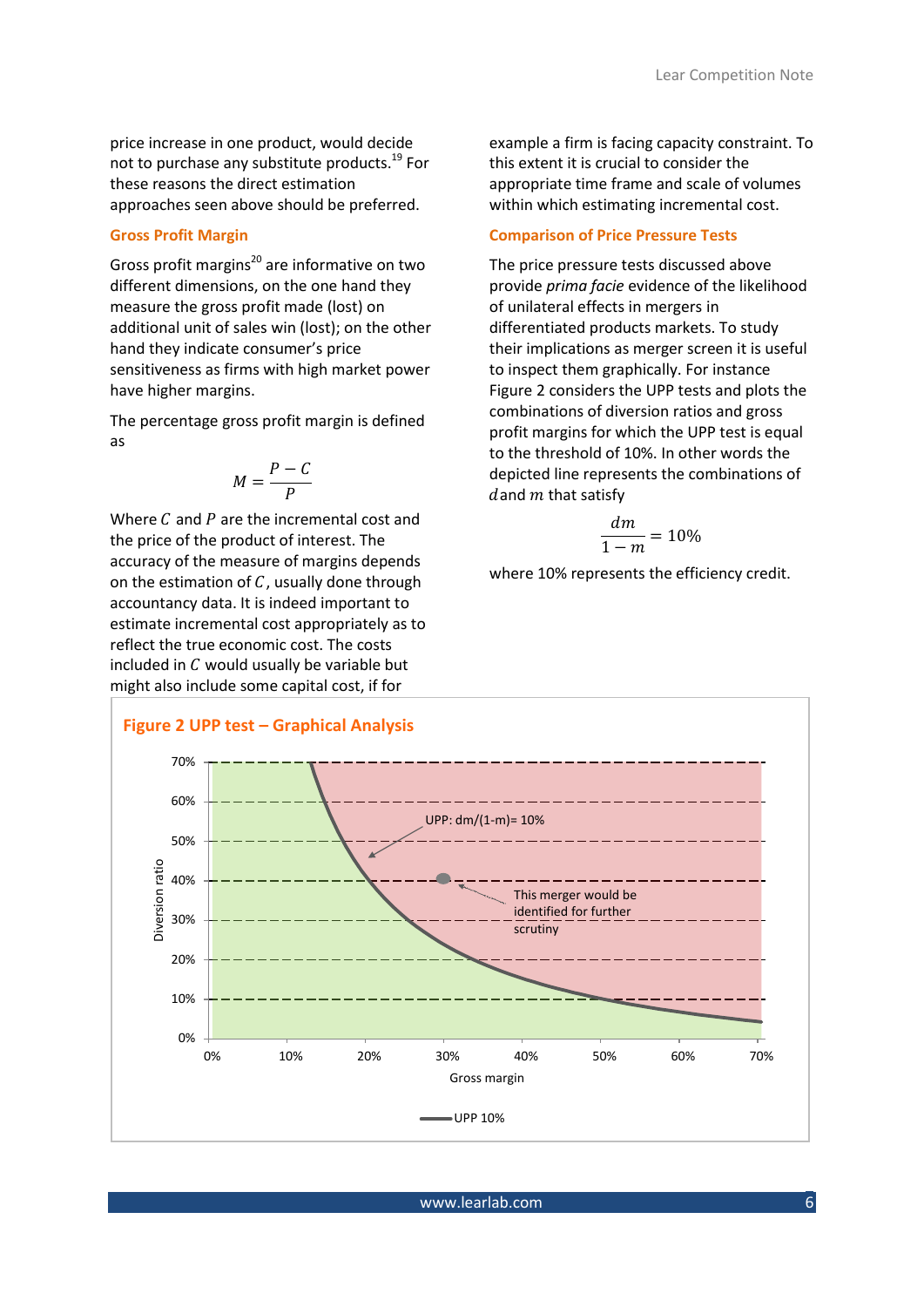For the interpretation of the chart this means that all the combinations of diversion ratios and gross profit margins, that lie above the depicted line (red area) would trigger an in depth investigation whereas those lying below (green area) would not. For example an hypothetical merger characterized by firms with respective diversion ratios of 40% and gross profit margins of 30% under the UPP test would be identified for further scrutiny.

UPP, GUPPI and IPR are all based on the same two main inputs, diversion ratios and gross profit margins. Nevertheless, they differ in the underlining assumptions and functional forms. Therefore when used for the purpose of merger screen they might lead to different results.

To understand these differences it is useful to compare them graphically. [Figure 3](#page-6-0) plots UPP, GUPPI and IPR (linear and isoelastic), in their symmetric and simplest form. For each test the depicted line represents the combinations of diversion ratios and gross profit margins where the market screen test is just equal to the chosen threshold. For this analysis the following typical thresholds have been chosen: UPP,  $\frac{am}{(1-m)} = 10\%$ ; GUPPI  $dm = 10\%$  (notably assuming linear demand this is equivalent to check for a SSNIP of 5%); $^{21}$ IPR linear  $\frac{ma}{2(1-d)} = 5\%$ ; IPR isoelastic md  $\overline{(1-m-d)}$  $=5\%$ <sup>22</sup>

<span id="page-6-0"></span>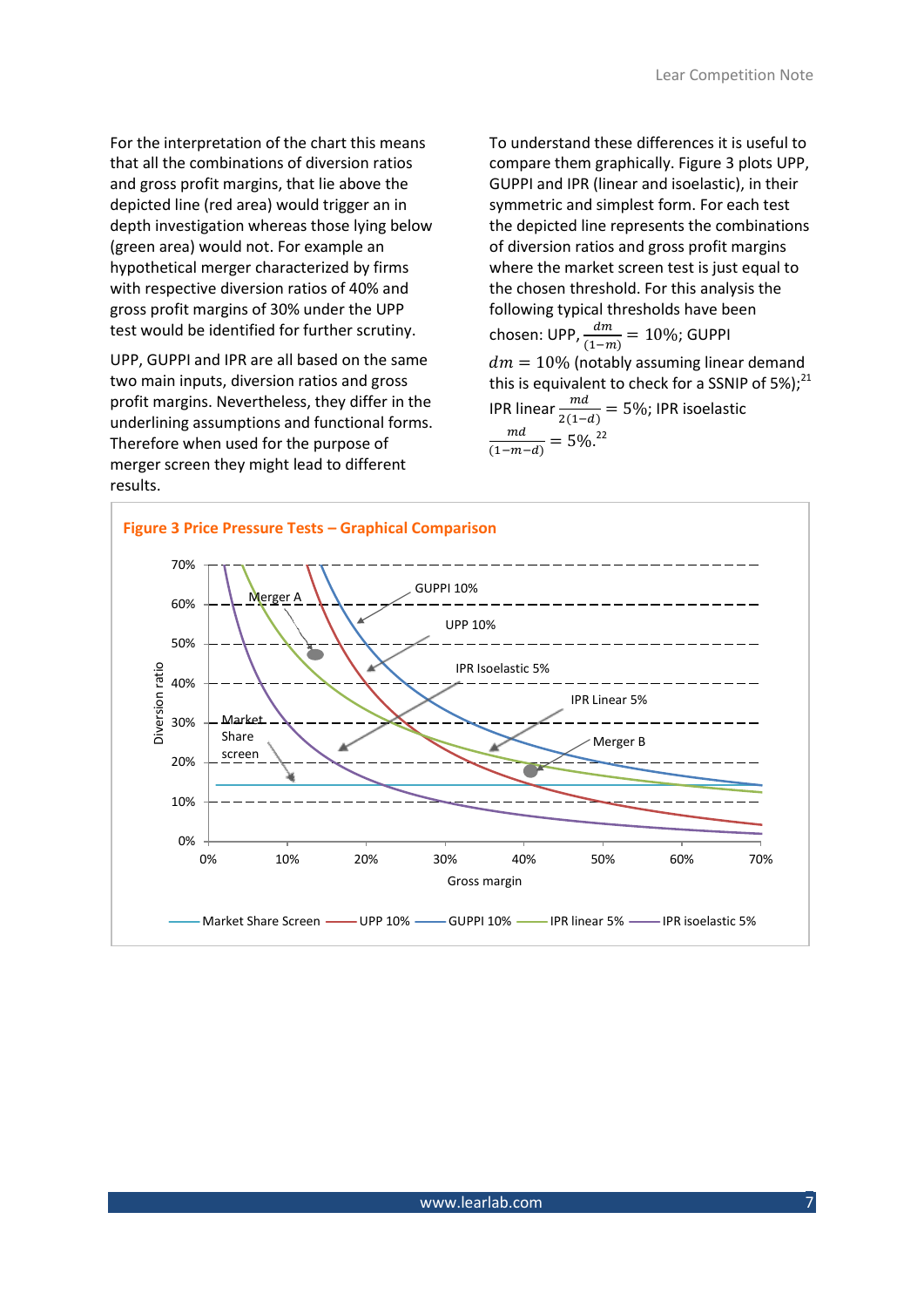The chart also compares the price pressure tests against a market share screen, the horizontal line around 14% on the vertical axis. Where this latter value, in a symmetric differentiated product market, would represent the diversion ratio between two identical firms that post merger would have a combined market share of 25%.<sup>23</sup> From the graphical comparison [\(Figure 3\)](#page-6-0) we can see that the IPR isoelastic (at 5%) is the most stringent merger screen as it will raise unilateral effects concerns at combinations of relatively low diversion ratios and gross profit margins. This is expected as the isoelastic demand predicts relatively sharp (and possibly unrealistic) price increases post merger. At the opposite end GUPPI 10% seems to be the most lenient merger screen. The depicted lines for UPP 10% and IPR linear 5% are contained within these two bounds. In particular, it is not possible to rank UPP and IPR linear as their lines cross. IPR linear 5% is more stringent than UPP 10% toward those mergers with high diversion ratio and relatively low gross profit margins, whereas it is more lenient than UPP 10% toward those mergers with high gross profit margins and relatively low diversion ratios.

We can conclude that the four tests might lead to markedly different outcomes. For instance an hypothetical "Merger A" would fail the IPR isoelastic tests and the IPR linear test while it will not be identified for further scrutiny under the UPP and GUPPI. An hypothetical "Merger B" would indeed fail the IPR isoelastic tests and the UPP test while it will not be identified for further scrutiny under the IPR linear and GUPPI.

Some of the differences that we find between these tests might be explained by the fact that only the two IPR tests consider the interactions and common incentives of the two merging firms (in the specific they assume that both merging firm will increase prices post merger). Accounting for these effects implies that firms would have an higher pressure to increase prices and the price increment might be higher.

[Figure 4](#page-7-0) presents the same analysis o[f Figure 3](#page-6-0) with the only difference that we now consider the two modified versions for UPP and GUPPI. Notably, in comparison with [Figure 3,](#page-6-0) the UPP and GUPPI lines shift toward the origin, with these two tests becoming stricter.

<span id="page-7-0"></span>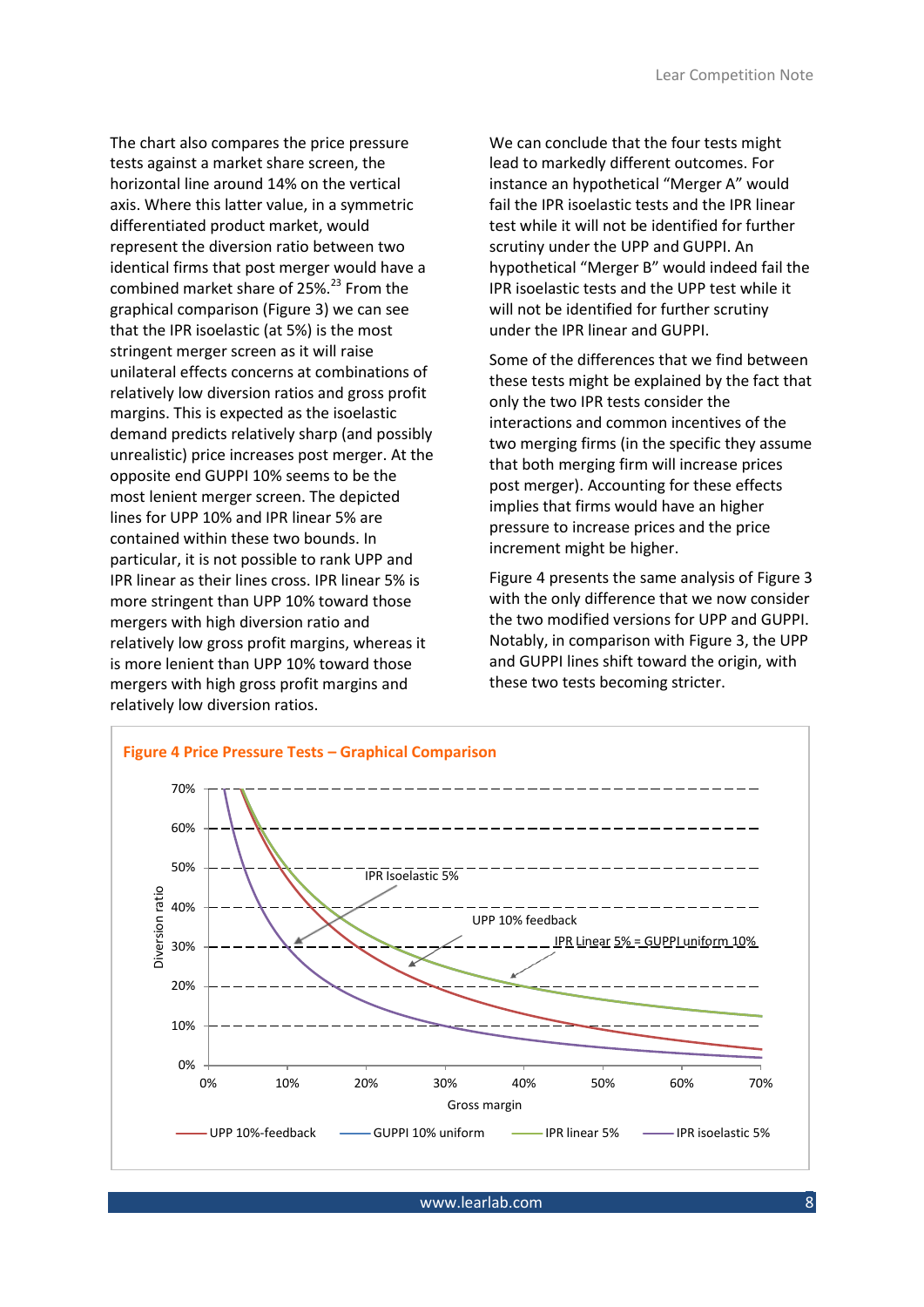Also, given that the modified GUPPI relies on the assumption of linearity of demand its line overlaps exactly with the line of the IPR linear. The UPP test that accounts for the feedback effect lies between IPR isoleastic and IPR linear/GUPPI.

# **Conclusions**

Antitrust authorities need effective merger screens to identify, for further scrutiny, those horizontal mergers that might generate relevant anti-competitive effects. When the concern is that the loss in competition between the two formerly rival merging firms might lead to higher prices (i.e."unilateral effects") authorities have usually adopted quantitative mergers screens based on the relevant market definition: market shares and concentration measures. This "indirect" approach might not provide correct guidance when applied to differentiated product industries, as in these industries market definition is not straightforward and market shares are not always informative of the closeness of competition, hence the competitive constraints, between two rivals.

To overcome the limitations of the traditional tools some alternative merger screens have been proposed. These tests aim to assess directly merging firms' incentives to raise post merger prices and are based on measures of firms' closeness of competition and profitability. These tests in their simplest forms are both intuitive and appealing. Moreover, the data requirement needed for their applications does not seem to be significantly burdensome.

Among the different variants UPP, GUPPI and IPR are the three price pressure tests that received the highest attention and that have also been adopted in some countries (notably in the US, UK and South Africa).

It is important to stress that these tests do not aim to provide dispositive evidence on mergers assessment. On the contrary they aim solely to provide, at the screening stage, a more direct quantitative evidence on the incentives for firms to increase post merger

prices. The outcome of price pressure tests should then be interpreted in conjunction with the other available evidence quantitative and/or qualitative.

Also, as pointed out in this note, the application of these price pressure tests might lead to markedly different outcomes. The interpretation of results should then consider the underlying differences of the tests and their practical implications.

It is important to point out that, notwithstanding their simplicity, price pressure tests should be carefully computed. For instance, many mergers do not involve symmetric firms, therefore more complex formulae, accounting for asymmetries, should be adopted. Diversion ratios should be properly estimated as to reflect actual closeness of competition. The estimation of gross profit margins requires careful economic evaluations about the incremental cost measure. Finally, given that firms usually sell more than one product, appropriate indexes or ways to aggregate results should be devised.

If you would like further information about UPP, GUPPI, IPR and their applications to merger assessment please contact us.

Tel:+39 06 68 300 530

Email: [lear@learlab.com](mailto:lear@learlab.com)